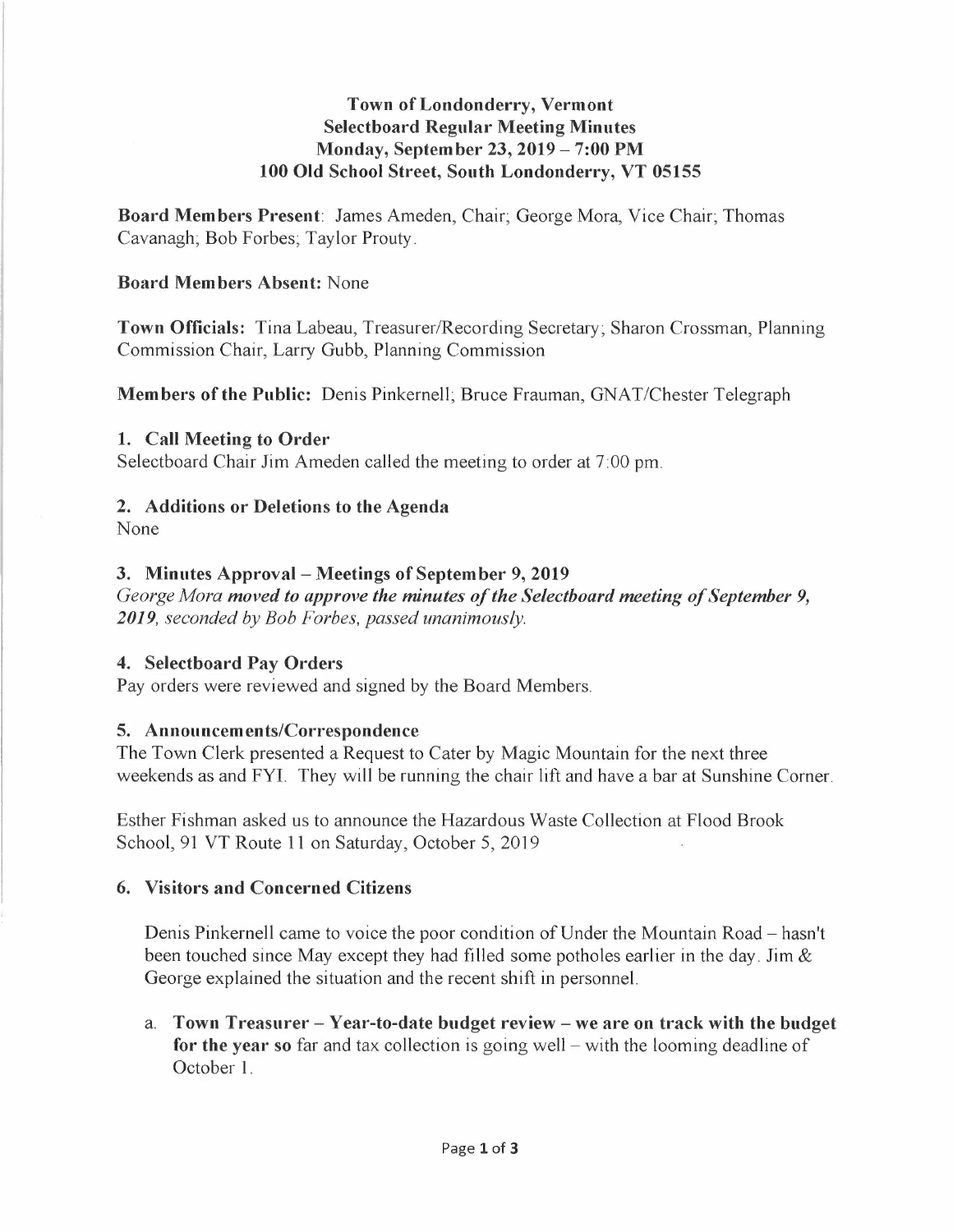### **7. Town Officials Business**

# **a. VLCT- PACIF Renewal**

Tina presented the letter for the PACIF insurance renewal – the Board agreed to renew the insurance. *Bob Forbes moved to renew the Insurance Policy with PACIF for 2020, seconded by George Mora, passed unanimously.* 

# **8. Transfer Station**

None

# **9. Roads and Bridges**

The road crew is working on catching up on road work. With the change in positions there seems to be better planning.

No news on the mower install.

Mack should be repaired by next week.

New Truck should be ready for pickup in October - it is in Connecticut getting the body installed.

A couple of trucks need new windshields which will be done this week.

# **10. Old Business**

**a. Selection of consultant of Community Wastewater Feasibility Study**  Bob explained the selection process. *Bob Forbes made a motion to consider the Dufresne Group as the most qualified of those submitting responses to the Town 's Request for Statements of Qualifications with regard to the proposed Community Wastewater Feasibility Study, and to authorize the Town Administrator to work with the consultant on establishing a project scope of services and cost proposal for approval by the Board. George Mora seconded. Passed unanimously.* 

#### **11. New Business**

# **a. Appoint Deputy Health Officer [10 V.S.A. 601(a)]**

*George Mora moved that the Londonderry Board of Health recommends to the Vermont Department of Health the reappointment of Dr. Roger Fox, MD as the Deputy Health Officer. Tom Cavanagh seconded. Passed unanimously.* 

# **12. Adjourn**

*Tom Cavanagh moved to adjourn; Bob Forbes seconded. Passed unanimously.* Meeting adjourned at 7:23 p.m.

Respectfully Submitted,

The next regular meeting of the Selectboard is scheduled for October 7, 2019.<br> *Nespectfully Submitted,*<br> *1ma Labeau***<br>
Town Treasurer** *Deputy Health Officer. Tom Cavand*<br>Adjourn<br>*m Cavanagh moved to adjourn*; *Bob I*<br>ourned at 7:23 p.m.<br>e next regular meeting of the Selectbo<br>spectfully Submitted,<br>a Labeau<br>wn Treasurer

Town Treasurer